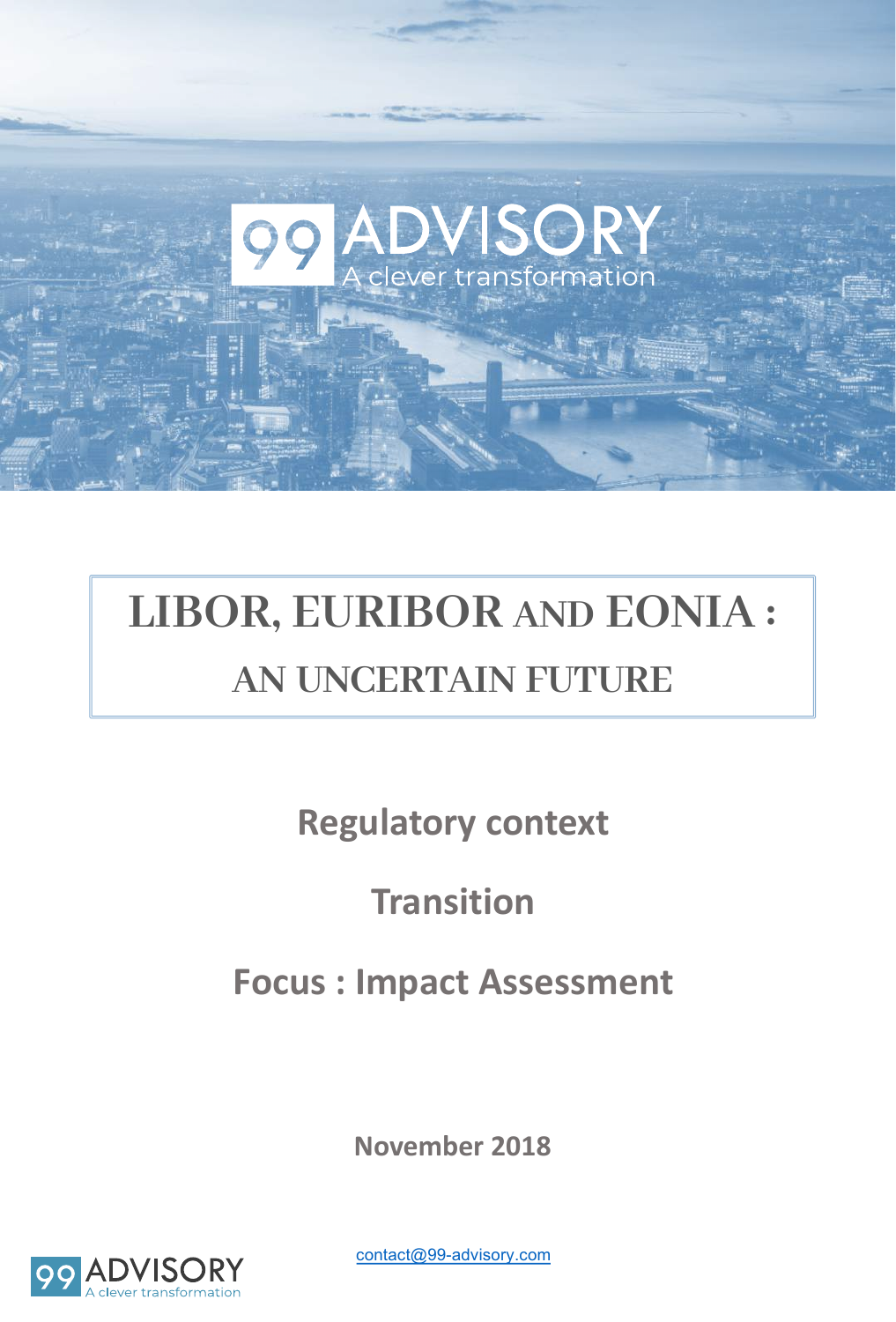## **Regulatory context**

#### **Background : Understanding the change**

decision. Andrew Bailey, Chief Executive of the FCA, cited insufficient use of the benchmark rate as the primary reason. He<br>also nointed to UBOB's incanacity to respond to changes in financial markets. The way in which UBO In July 2017, the Financial Conduct Authority (FCA), the UK financial regulator, called on banks to replace LIBOR with other benchmarks and announced that the rate will be phased out by the end of 2021. A number of reasons lay behind the also pointed to LIBOR's incapacity to respond to changes in financial markets. The way in which LIBOR is determined by expert judgement, rather than underlying transactions, has elicited criticism<sup>1</sup>. LIBOR has also been undermined by the rate manipulation scandal<sup>2</sup> that emerged in recent years. However, the main reason for the change is that LIBOR is no longer BMR-compliant. Clearly, as far as regulators are concerned, a change is necessary.

EURIBOR, LIBOR's continental European counterpart, will also see the same fate. EURIBOR has been hampered by the same weaknesses and was also the subject of manipulation scandals<sup>3</sup>. In the ECB's view, "the current quote-based methodology for EURIBOR is not BMR-compliant"4*.*

With respect to EONIA, its replacement as an overnight benchmark rate has already been announced. It will be replaced by **ESTER** (**European Short Term Rate**), proposed by the euro risk-free working group following an ECB-led public consultation. The new rate uses data collected by the ECB from 52 euro area banks and will be published from **October 2019**.

1 Financial Conduct Authority - Interest rate benchmark reform: transition to a world without LIBOR, 12 July 2018.

2 Between 2014 and 2016, Barclays, Citigroup, JP Morgan, Royal Bank of Scotland, UBS, Bank of America, Rabobank, Deutsche Bank, Société Générale, RPMartin, HSBC, Credit Agricole and ICAP were fined following their involvement in manipulation of LIBOR and EURIBOR. A number of traders were also prosecuted. Andreas Hauschild, one of four *former Deutsche Bank traders, will face trial in the UK in the coming days.*

*3 EMMI - EURIBOR Working group on euro risk free rate, 26 February 2018.*

*4 AGEFI - Sector unites behind the ECB to replace EONIA, Bastien Bouchaud, 16 February 2018.*

#### **LIBOR**

LIBOR is the most-commonly used benchmark interest rate for contracts in USD, GBP and CHF. The gross notional value of LIBORlinked contracts on the global financial market is estimated at over \$240 trillion<sup>5</sup> (Figure 1). While most outstanding LIBOR-linked contracts mature before 2022, the value of positions with longer maturities remains significant. According to the Federal Reserve Bank of New York, the estimated outstanding notional value of USD LIBOR maturing after 2022 stands at \$36 trillion<sup>6</sup>.

**FIGURE 15** : Outstanding notional value of LIBOR-linked contracts (\$ trn.), December 2017



Data is based on a 2014 FSB (Financial Stability Report) report<sup>7</sup> and was updated in 2017 in the Oliver Wyman report. \* Gross

The emergence of the LIBOR manipulation scandal in 2012 is the primary reason for its effective abolition. For a number of years, panel banks had been reporting artificially low lending rates, manipulating the Libor to boost their financial position. A number of banks, including Barclays, Société Générale, RBS, UBS and Deutsche Bank<sup>5</sup>, received fines totalling \$9 billion8.

Besides the scandal, the main issue behind the phase-out of LIBOR has the lack of liquidity on the interbank market, particularly after the 2008 financial crisis<sup>9</sup> (Figure 2). For this reason, as FCA Chief Executive Andrew Bailey had announced, the regulator and panel banks have agreed to maintain LIBOR until the end of 2021, before adopting new rates that comply with IOSCO (International Organization of Securities Commissions) principles.

*5 Oliver Wyman - Changing the World's most important number, Libor transition, Marsh & McLennan Companies, 2018*

*6 BlackRock, LIBOR: The Next Chapter, April 2018*

*7 Reforming Major Interest Rate Benchmarks, July; available at: http://www.fsb.org/wpcontent/uploads/r\_140722.pdf. 8 Migros Bank, The end of LIBOR, December 2017*

*9 Bloomberg, "Deutsche Bank to Pay \$220 Million to U.S. States Over Libor", October 2017*

**FIGURE 2**<sup>10</sup> : Value of commercial interbanks loans in the US (\$ bn.)



Following the 2008 financial crisis, banks virtually ceased lending to each other, with the result that they could not give realistic valuations for transactions in order to establish the LIBOR rate<sup>11</sup>

Working groups have been set up to establish alternatives to LIBOR (Table 1) for each currency, with varying degrees of progress. The table below outlines the progress made by working groups to date.

| LIBOR-<br>currency | <b>Administrator</b>                       | <b>Alternative</b><br>reference rate | <b>Description</b>     | <b>Status</b>                                           |
|--------------------|--------------------------------------------|--------------------------------------|------------------------|---------------------------------------------------------|
| <b>USD</b>         | <b>Federal Reserve</b><br>Bank of New York | <b>SOFR</b>                          | Overnight<br>Secured   | The NYFRB began<br>publishing the SOFR<br>in April 2018 |
| <b>GBP</b>         | <b>Bank of England</b>                     | SONIA                                | Overnight<br>Unsecured | SONIA deemed<br>IOSCO-compliant <sup>12</sup>           |
| <b>JPY</b>         | Bank of Japan                              | TONAR/MUTAN                          | Overnight<br>Unsecured | No official<br>commitment                               |
| <b>CHF</b>         | Six Exchange                               | SARON                                | Overnight<br>Secured   | <b>Transition to SARON</b><br>in progress               |
| <b>EUR</b>         | European Central<br>Bank                   |                                      | No position as yet     |                                                         |

**TABLE 1**<sup>5</sup> : Alternative reference rates and level of progress

Working groups for alternative reference rates are at different stages of progress. The alternative to EURIBOR is still under discussion.

 *Federal Reserve Bank of St. Louis - Commercial interbank loans, 25 June 2018 CNBC - Libor, Scandal-plagued interest rate, could disappear by 2021, Chad Bray, 27 July 2017 Bank of England - SONIA, Statement of compliance with the IOSCO principles for Financial Benchmarks, 14 May 2018*

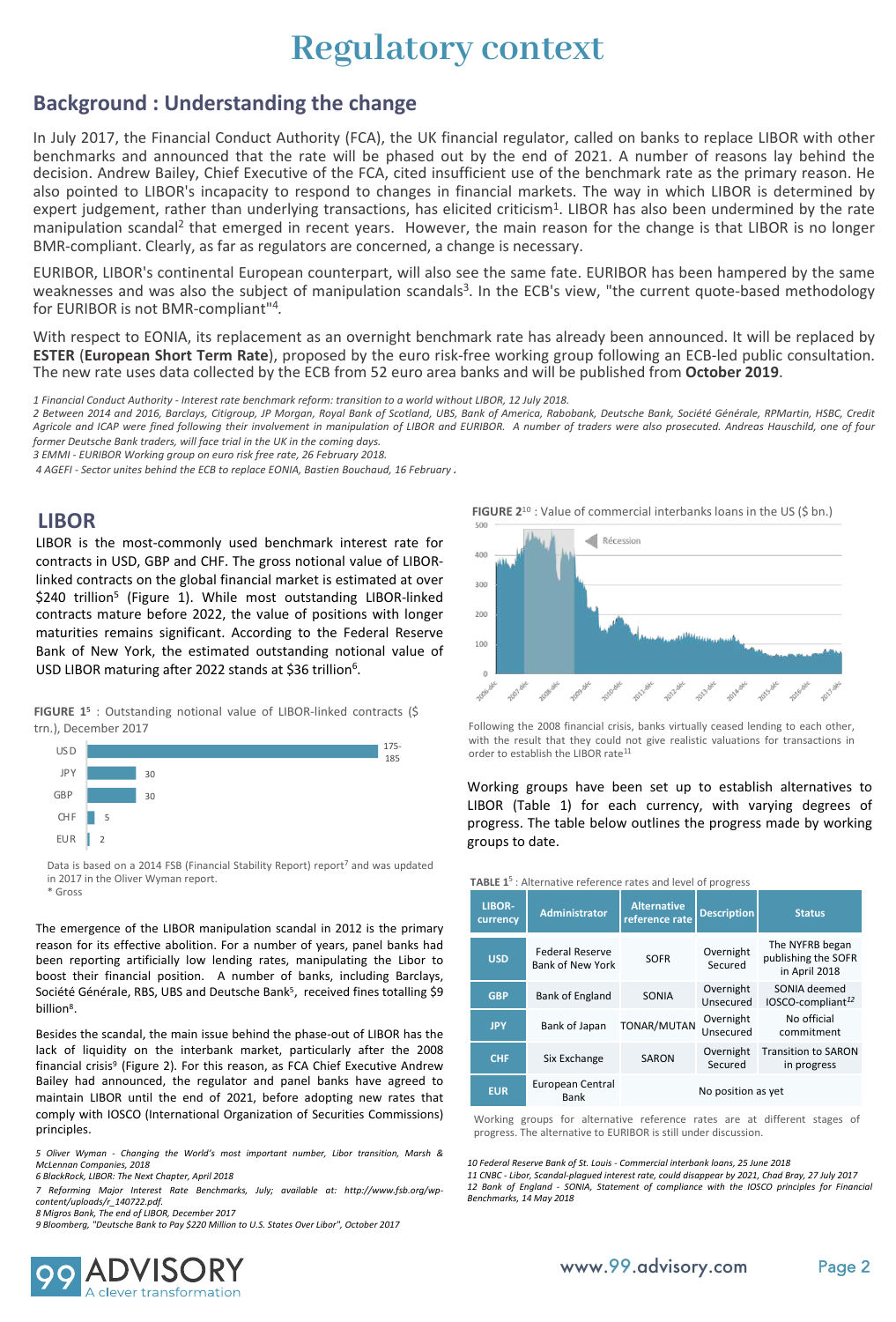## **Regulatory context**

#### **EONIA and EURIBOR**

On 1 January 2018, the European Commission introduced the BMR aimed at ensuring the integrity and accuracy of benchmark rates.

In August 2016, Commission Implementing Regulation (EU) 2016/1368 identified EURIBOR as a critical benchmark index in accordance with BMR criteria, in view of its critical importance for loans and mortgages in the European Union, with the value of EURIBOR-linked contracts and financial instruments far exceeding the €500 billion threshold set down by Regulation (EU) 2016/1011<sup>13</sup>.

In June 2017, Commission Implementing Regulation 2017/1147 added EONIA to the list of critical indices<sup>14</sup>.

The EMMI (European Money Markets Institute), administrator of EONIA and EURIBOR, determined that these benchmarks were not BMR-compliant. The BMR set out a transition period (up to 1 January 2020) after which time new contracts cannot be linked to these benchmarks, unless they are reformed<sup>15</sup>.

13 Implementing regulation (EU) 2016/1368, recitals 4, 5 and 6<br>14 Implementing regulation (EU) 2017/1147, recital 9 *15 Oliver Wyman, A tale of two benchmarks, June 2018*

#### **EURIBOR**

EURIBOR is the most predominantly used benchmark for euro-denominated products with a gross outstanding notional value of contracts estimated at between \$150-180 trillion The EMMI developed a hybrid calculation methodology introduced in summer 2017*17*.

*"Having robust and resilient benchmarks with strong governance frameworks is key to warrant a higher level of consumer and investor protection. Accordingly, we remain committed to reforming the Euribor methodology towards compliance with the BMR via the development of a hybrid methodology",* said Guido Ravoet, EMMI Secretary General18. The methodology, currently being developed by the EMMI, would be based on real transactions19.

The FSMA (Financial Services and Markets Authority), which regulates the EMMI, will assess the characteristics of the EURIBOR based on the hybrid methodology20 and its compliance with the BMR.

The FSMA decision will therefore determine the future of EURIBOR.

16 Financial Stability Board - "Reforming Major Interest Rate Benchmarks", 22 July 2014.<br>17 EMM/EURIBOR - "Pre-live Verification Program – Outcome and Way forward", 4 May 2017<br>18 EMMI - "EMMI remains committed towards Euri *19 EMMI - Consultation paper on a hybrid methodology for EURIBOR, 26 March, 2018 20European Central Bank - Euribor and EONIA reforms, February 2018*

#### **Benchmark Regulation (BMR)**

Regulation (EU) 2016/1011 on benchmark indices, aimed at ensuring the integrity and accuracy of benchmarks. The regulation defines the role of benchmark index administrators and contributors and identifies three distinct categories of index: non-<br>significant, significant or critical, according to their importance<sup>9</sup>. The regulation was approved by the European Parliament on 28 April 2016 and came into force on 1 January 2018.

#### **Regulation (EU) 2016/1368**

Commission Implementing Regulation (EU) 2016/1368 of 11 August 2016 establishing a list of critical benchmarks used in financial markets pursuant to Regulation (EU) 2016/1011 of the European Parliament and of the Council.

#### **Regulation (EU) 2017/1147**

Commission Implementing Regulation of 28 June 2017 amending Implementing Regulation (EU) 2016/1368 of 11 August 2016 establishing a list of critical benchmarks used in financial markets pursuant to Regulation (EU) 2016/1011 of the European Parliament and of the Council.

#### **EONIA**

EONIA is an index based entirely on transactions data. In October 2017, the value of outstanding EONIA-linked contracts was estimated at over €22 trillion, of which around €5 trillion have a maturity beyond the end of 2019*<sup>21</sup>*

In late 2015, the EMMI carried out a review of EONIA (EONIA Review), aimed at improving governance, providing oversight for the index and improving its calculation methodology*22*.

However, given the lack of data for use in calculation, the EMMI announced that reforming EONIA to ensure compliance with the BMR was no longer being considered. Instead, the ECB approved ESTER, an alternative euro risk-free rate, which will be introduced in Autumn 2019*23*. The calculation methodology for ESTER (based on 50+ banks deposits) differs significantly from EONIA*<sup>24</sup>* (based on 12-15 banks loans); the difference between the two rates is currently nine basis points. There is also lingering uncertainty as to the ability to replicate this rate on the market and thus hedging for this type of transaction.

*21 European Central Bank - Minutes of the third meeting of the working group on euro risk free rates, 17 May 2018*

*22 European Central Bank - Euribor and EONIA reforms, February 2018*

*23 cBanque, ECB to publish its own interbank benchmark rate from Autumn 2019, 28 June 2018 24 Oliver Wyman - A tale of two benchmarks, June 2018*

In minutes of a meeting of the working group on euro risk-free rates on 17 May 2018, three potential scenarios were put forward regarding the future of EONIA and EURIBOR, depending on the decisions of the FSMA<sup>25</sup>. A working group will assess the feasibility of each scenario:

| Scenario 1        | The use of EONIA would be permitted for legacy contracts and prohibited for use in new<br>contracts.<br>Reformed EURIBOR calculated using the hybrid method would be BMR-compliant. |
|-------------------|-------------------------------------------------------------------------------------------------------------------------------------------------------------------------------------|
| Scenario 2        | EONIA and the reformed EURIBOR would not be BMR-compliant, but could be used in<br>legacy contracts beyond 2020 (but prohibited in new contracts).                                  |
| <b>Scenario 3</b> | EONIA and the reformed EURIBOR would not be BMR-compliant and could not be used in<br>new or legacy contracts.                                                                      |
|                   |                                                                                                                                                                                     |

*25 European Central Bank - Minutes of the third meeting of the working group on euro risk free rates, 17 May 2018.*

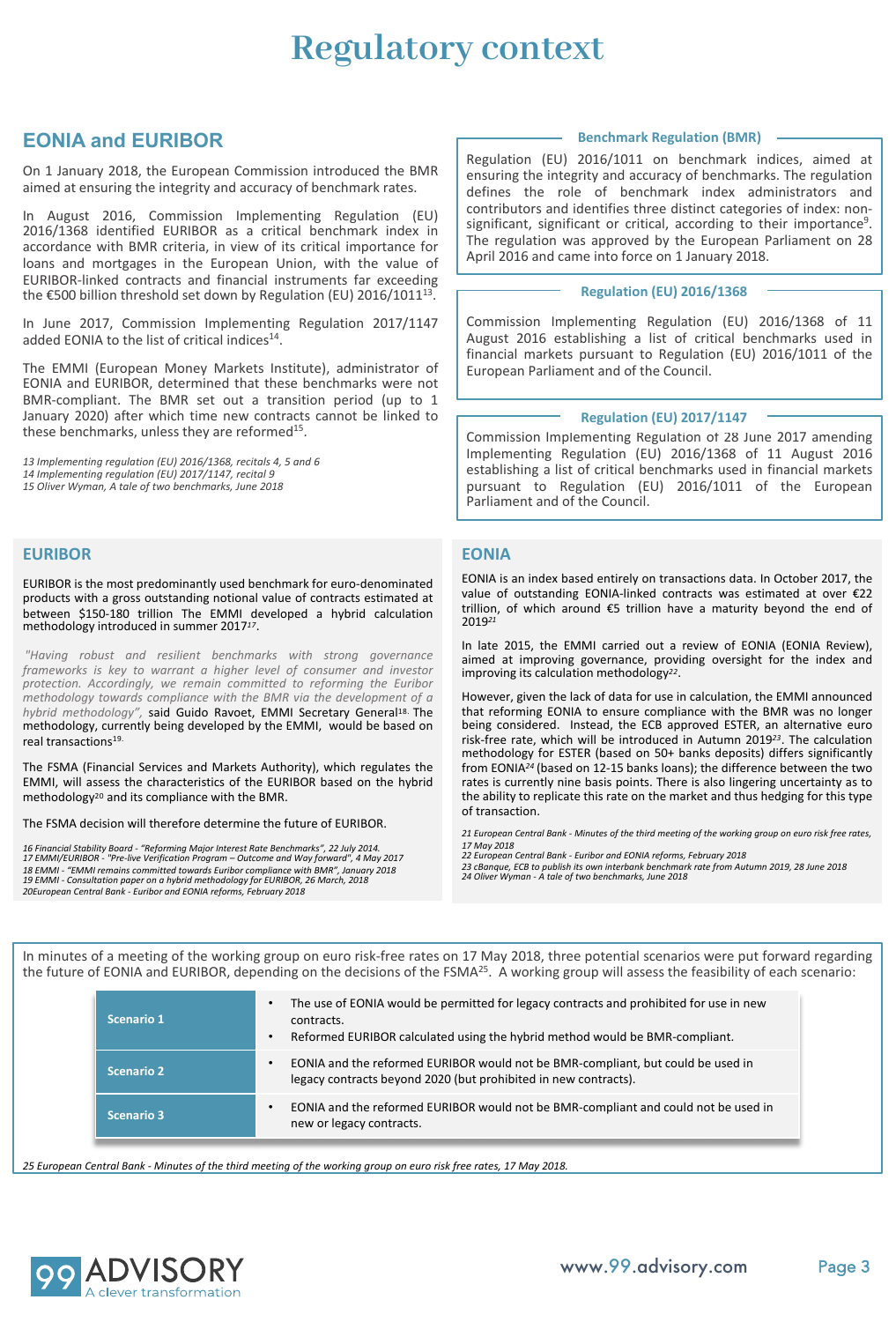## **Transition**

#### **How are market participants preparing for the transition?**

In the view of Andrew Bailey, FCA Chief Executive: *"the planning and the transition must begin now"24*. However, market participants are far from ready for the transition. An ISDA survey in conjunction with a number of bodies, including the AFME, has found that while 76% of IBOR market participants have opened discussions regarding the transition from LIBOR and EURIBOR, only 11% of those surveyed have allocated a budget to assist in the transition, while 12% have prepared an action plan. The vast majority of market participants do not appear to have taken any substantive action *<sup>25</sup>*.

EONIA will be prohibited for use in new contracts from 1 January 2020 but there is at present no suitable alternative for new and outstanding contracts 26*.* It is clear that in the case of EONIA, uncertainty is increasing risk and actors are less able to react.

These findings are especially concerning given that interest rate reforms impose significant constraints for market participants, not least the amendment of contracts with a maturity date occuring after the benchmark to which they are linked has been phased out. The arrangements and constraints vary depending on the type of product and the contract itself.

*24 FCA - The Future of LIBOR, Speech by Andrew Bailey, 27 July 2017 25 IBOR Global Benchmark Transition Report, June 2018 26 European Central Bank - The importance of euro interest rate benchmark reforms*

#### **Successful transition - the experience of Switzerland From TOIS fixing to SARON**

SARON has been in place since 2009 and is set to become the benchmark rate for the CHF repo market<sup>27</sup>. It is already used for interest rate derivatives. While TOIS, its predecessor, was calculated using data provided by banks in the same way as LIBOR and EURIBOR, SARON is based on actual and collateralised transactions. SARON replaced TOIS in late 2017<sup>28</sup>.

The National Working Group, made up of representatives from the public and private sector in the area of finance, have been engaged in reform efforts since 2016, and in October 2017 published guidelines for the transition for contracts maturing after TOIS has been phased out<sup>29</sup>. The group urges parties to move towards two alternative solutions:

- End the contract early by mutual agreement and sign a new contract linked to the new rate;
- Amend the contract by replacing TOIS with SARON. To do this, the ISDA has published a template amendment form, where parties are only required to enter the date, their names, signatures and the benchmarks in the original contract.

*27 Swiss National Bank - Swiss Reference Rates, 2018 28 Swiss National Bank - Reform of reference interest rates, 2018 29 National Working Group on CHF Reference Interest Rates, Discontinuation of TOIS fixing and replacement with SARON – impact and recommendations, 12 October 2017*



### **Proposed approach for managing the index transition project**

*30 See focus on the impact study on the next page*

*The remediation phase shall run until the end of implementation of all new rates (currently scheduled for 2021)*

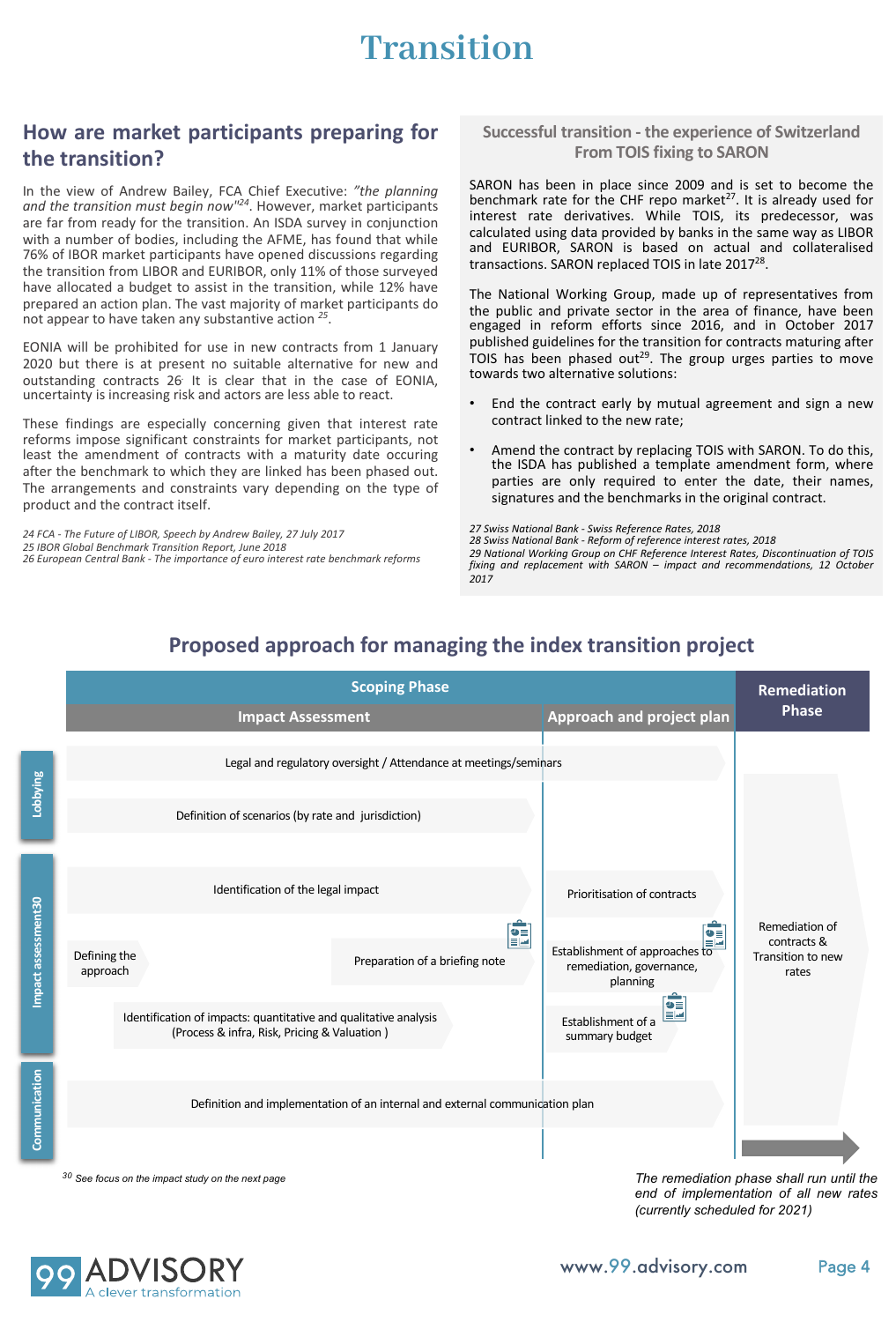## **Focus : Impact assessment**

#### For the scoping phase to be relevant and effective, we have applied an impact assessment in two phases:

- 1. Identification of the impacts of discontinuation of indices (e.g. legal, qualitative and quantitative analysis)
- 2. Definition of the remediation plan and related budget

#### **1. IMPACT ASSESSMENT**

#### **SUMMARY OF IMPACTS**

#### **1 Legal Analysis**

#### **Objectives:**

- 1. Identify impacts for the legal department
- 2. Identify the associated workload for remediation

#### **Approach:**

- Identification of contract typologies and examination of legal clauses
- Estimation of workload (in conjunction with quantitative analysis on volumes by contract typology)
- Prioritisation of contracts subject to remediation

#### **2 Quantitative Analysis**

#### **Objectives:**

- 1. Identify the bank's level of exposure to the benchmark rates
- 2. Identify the workload of remediation for Middle/Back Office

#### **Approach:**

Identifying the volume of exposures and contracts (broken down by rate, terms and maturity)

#### **3 Qualitative Analysis**

#### **Objectives:**

- 1. Identifying impacts on the following areas:
	- Process & Information Systems
	- Pricing & Valuation
	- Risk
- 2. Identifying the level of remediation and implementation of new rates for Front to Back, IT and Risk departments

#### **Approach (bottom-up):**

- Definition of working and business unit scenarios
- Identification of impacts and related costing through subject-specific workshops

#### **2. APPROACH AND PROJECT PLAN**

#### **REMEDIATION PLAN**



Definition of a **remediation plan** for 2019 and 2020 containing: :

- An approach (see suggestion below)
- A project governance structure
- An implementation plan

#### *Proposed contract remediation approach*:



#### B **SUMMARY BUDGET**



Following an impact assessment, a budget must be drawn up based on identified costings and on the remediation plan. This exercise is also used to determine the proportion of work to be carried out as BAU (Business As Usual - internal only) and the proportion to be carried out within the project framework (internal and external).